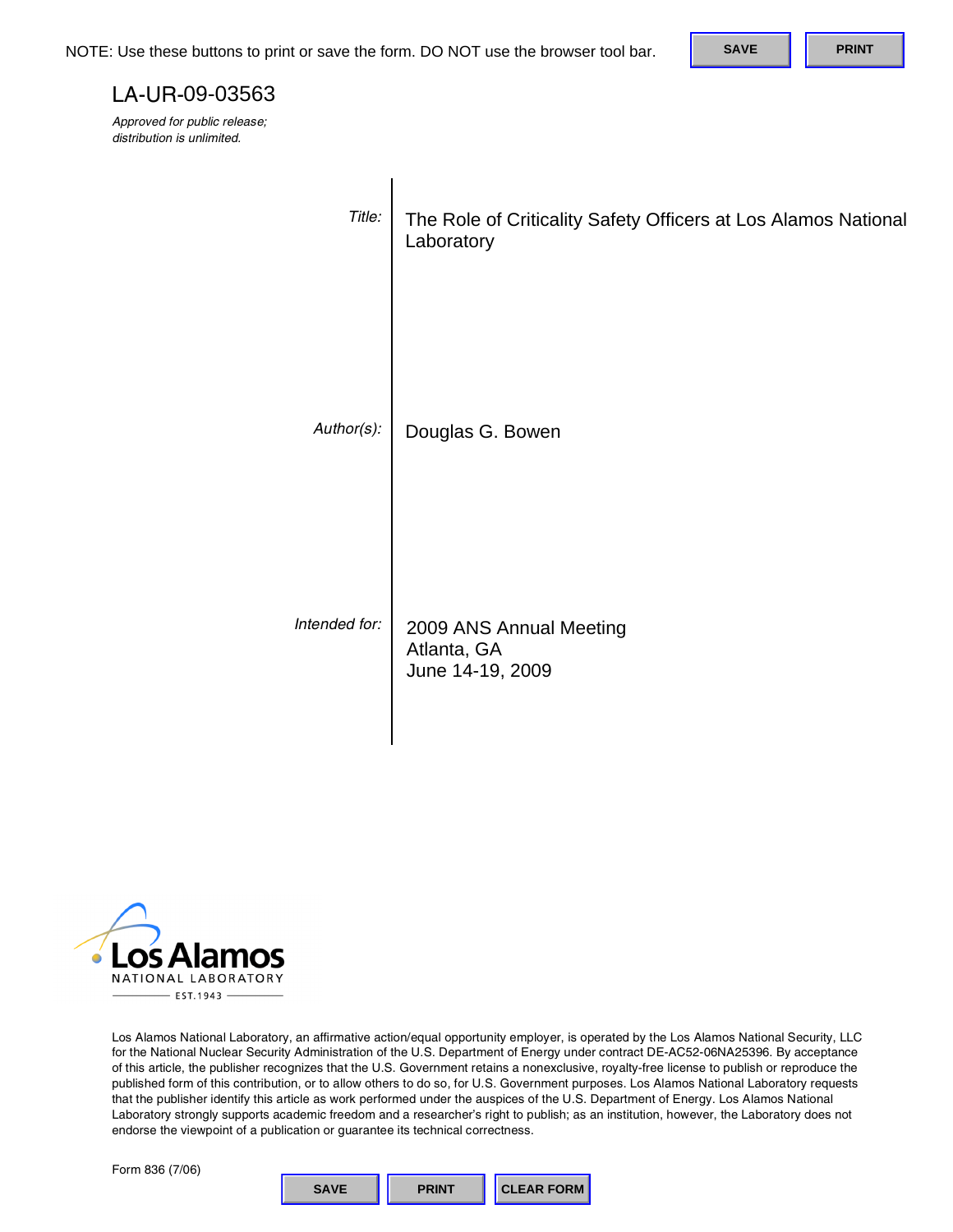LA-UR-09-03563

### **The Role of Criticality Safety Officers at Los Alamos National Laboratory**

#### **Douglas Bowen**

**Nuclear Criticality Safety Group Los Alamos National Laboratory** 

**dgbowen@lanl.gov**

#### **2009 ANS Annual Meeting Atlanta, GA June 17, 2009**



**U N C L A S S I F I E D** *Slide 1* 

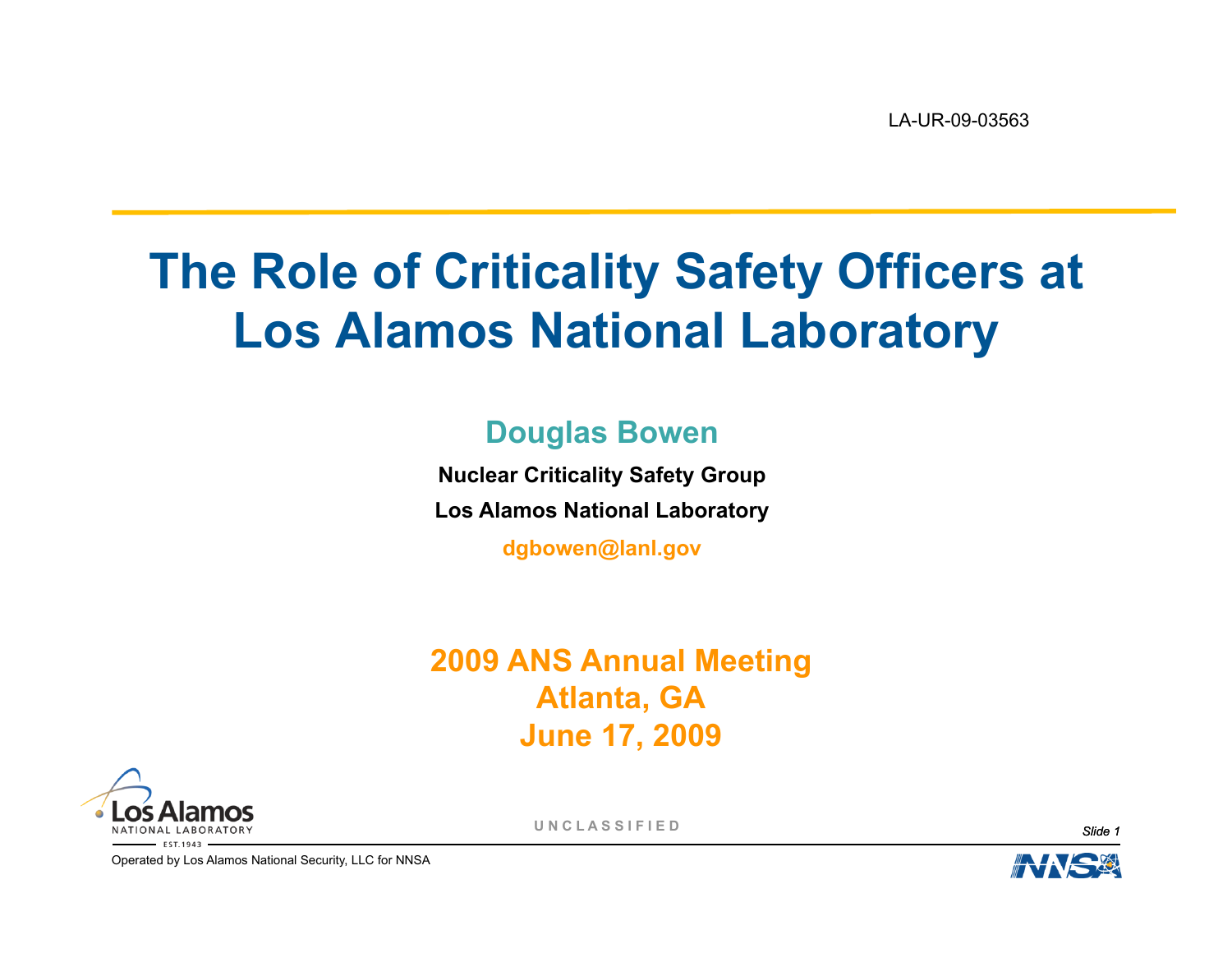

#### $\blacksquare$  Introduction

- History of the LANL criticality safety and CSO programs
- Nuclear Facilities & Fissile material operations at LANL

### ■ Role of Criticality Safety Officers (CSOs) at LANL

- Recent increase in formality of operations
	- Qualification program
- Roles and responsibilities

#### ! **Future Plans**

#### ! **Conclusions**



**U N C L A S S I F I E D** *Slide 2* 

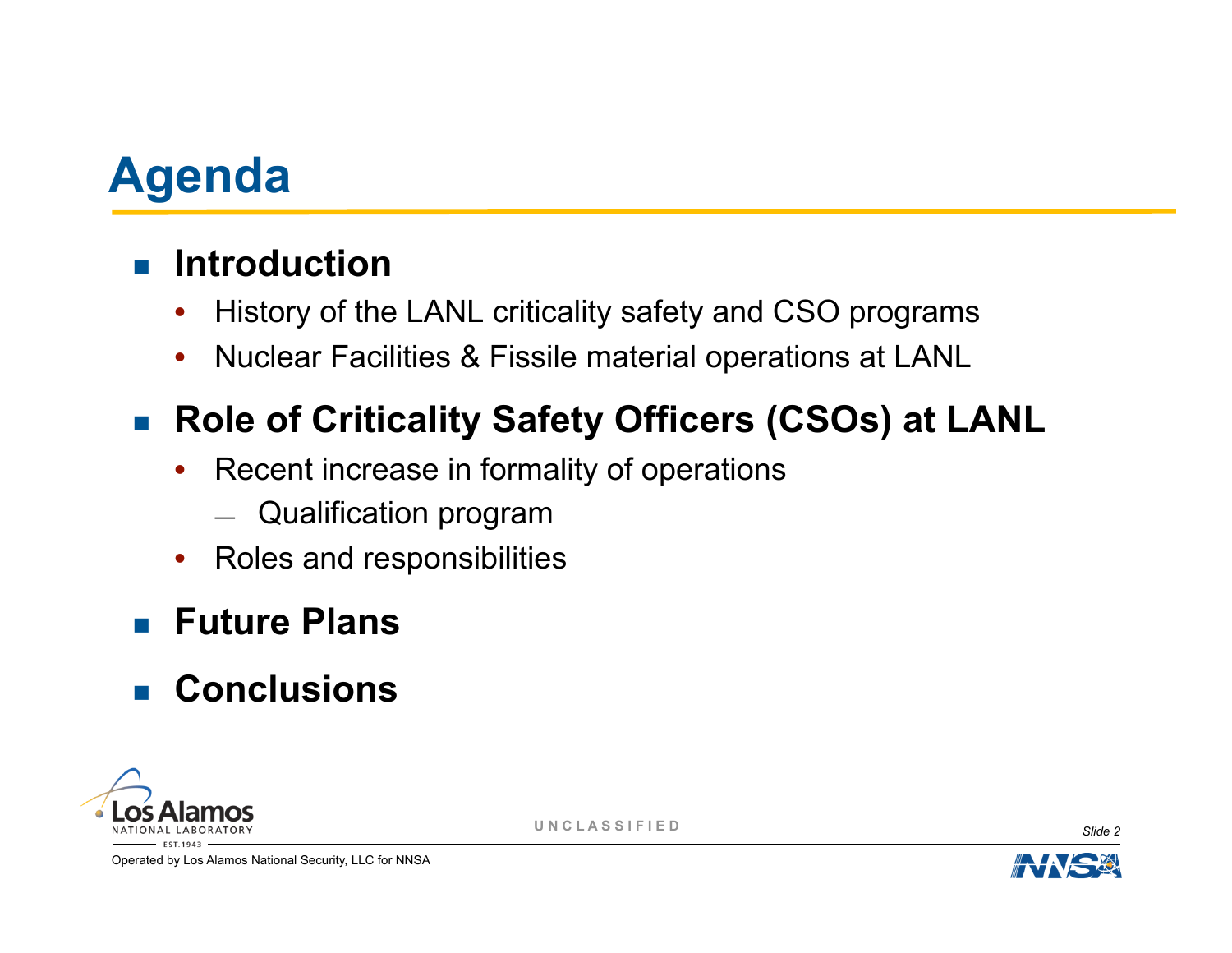# **Introduction – Program History**

- **EXTERNIFF IS A History of the LANL Criticality Safety Program** 
	- Fissile material operations began during the Manhattan Project
	- $< 1957$ 
		- NCS was handled within Hugh Paxton's group
		- People assigned as necessary to support the laboratory
		- Expert-based and very little documentation was needed
	- $\bullet$  > 1957
		- NCSC was established institutionally oversight
		- Hugh Paxton's group supported CSE development
	- 1961 Dave Smith became the first full-time NCS specialist/Laboratory CSO
	- 1960's-1970's
		- Most LANL criticality safety support was done by Dave
		- NCSC performed annual walk downs in 2 person teams



**U N C L A S S I F I E D** *Slide 3* 

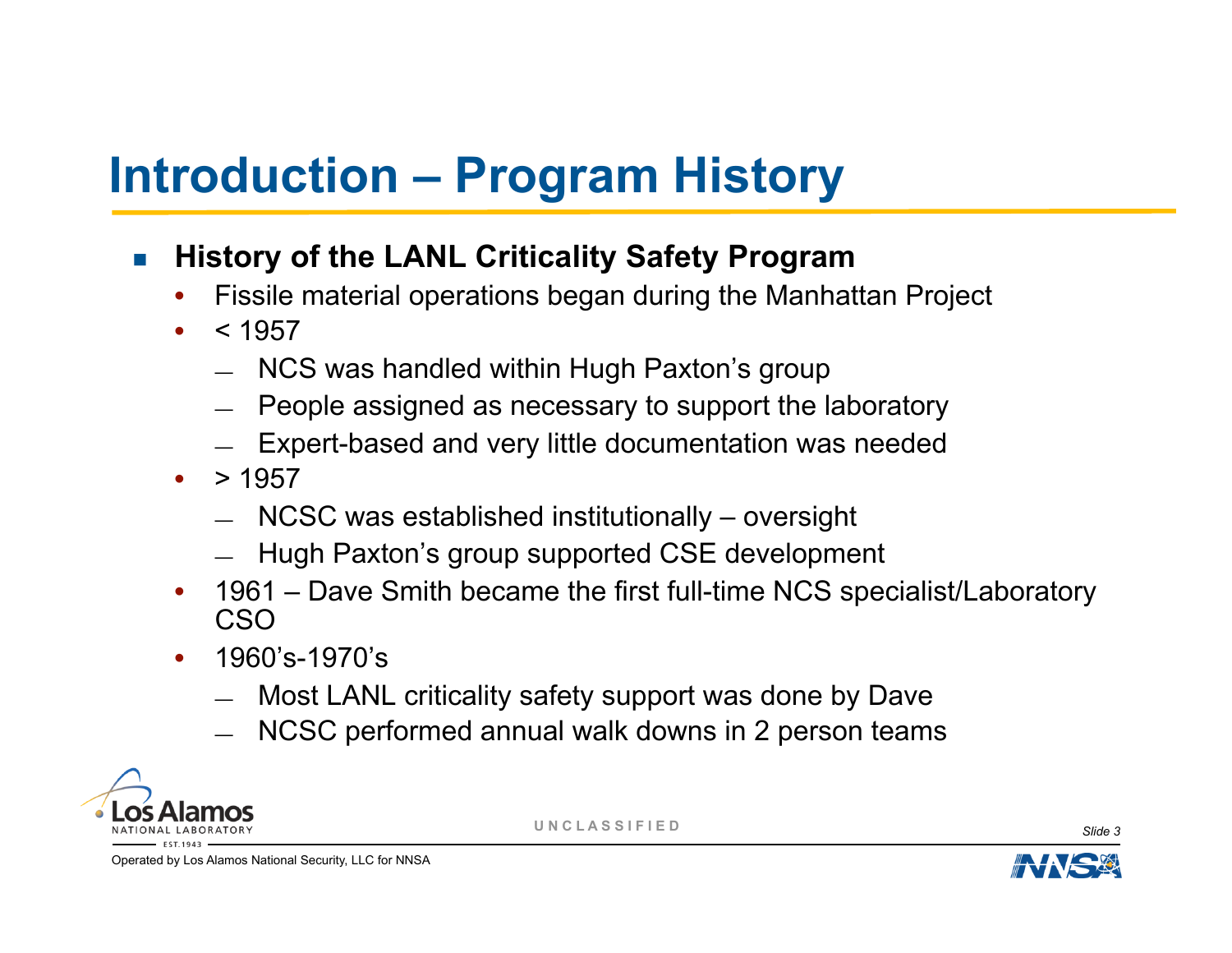# **Introduction – Program History**

- Mid-to-Late 1970's
	- 1973 Tom McLaughlin began to help Dave a single person was not enough
	- LANL Pu Facility was being designed (gloveboxes and vaults)
		- Operations began in 1978
- 1980s
	- 1980 Dave and Tom were moved to the ESH division
		- First dedicated NCS group at LANL
	- 1981 First CSO appointed in an operating facility (Pu facility)
		- Functioned as a liaison between the facility staff and the NCS group
		- Tom performed PF-4 NCS work with the CSO and process supervisors
		- These interactions permitted consistency of the requests and products (CSEs, procedures, requests, walk downs, etc.)
	- 1987 Dave stepped down as group leader
		- NCS group had 4 people
	- 1988 Tom became NCS group leader
	- 2004 Tom retired and Shean Monahan became group leader



**U N C L A S S I F I E D**

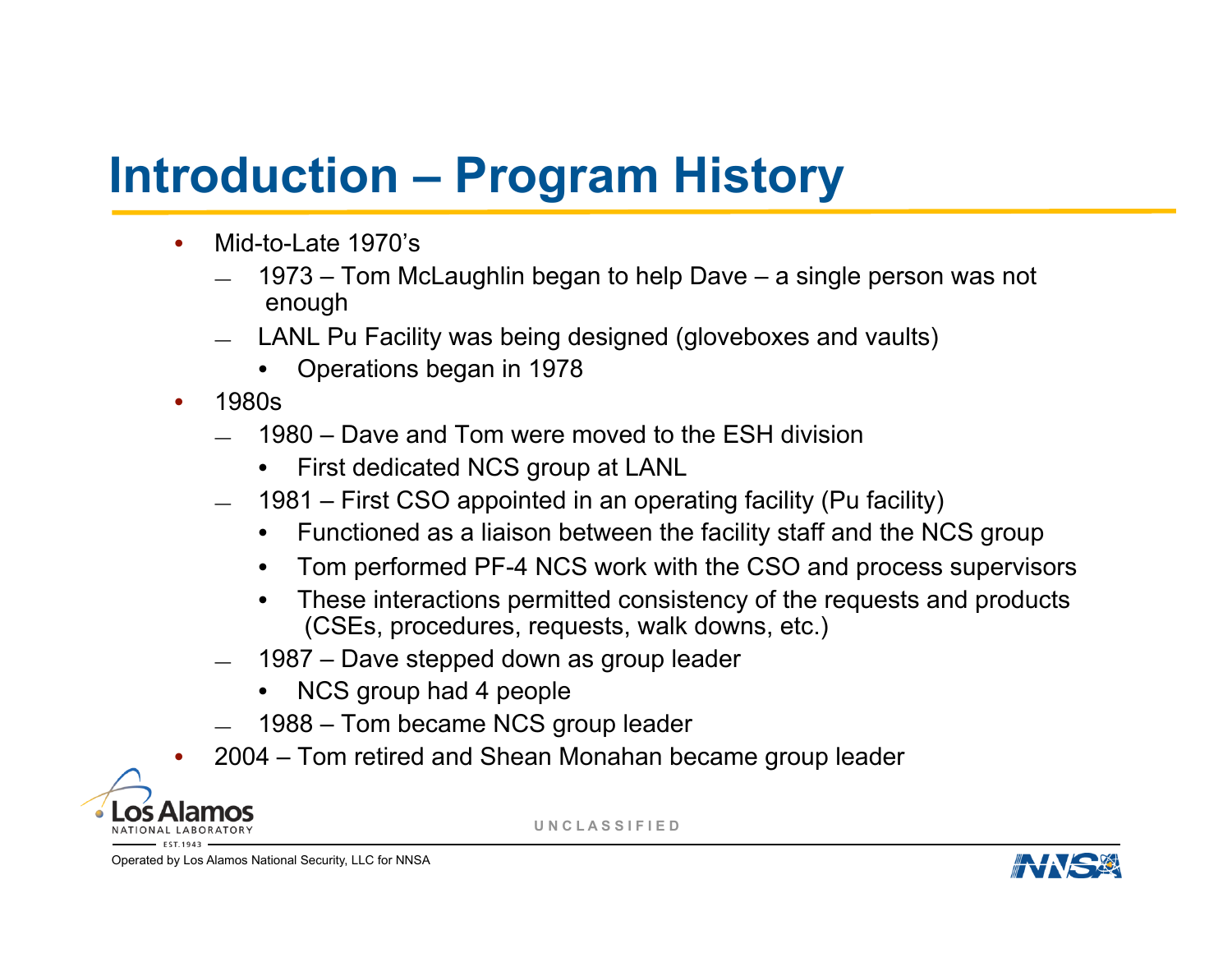## **Introduction – Program History**

- Current NCS program status
	- PIP is in progress
	- All ~600 fissile material operations must have a DOE-STD-3007 compliant evaluation
	- NCS program infrastructure is being improved as a result of lessons learned since 2005
		- Conduct of operations (CSO program)
		- Configuration management
		- Management/supervisor/operator training
		- etc.
- Papers have been presented at recent ANS meetings that have discussed the current group status
	- "Criticality Safety Program Improvement (PIP) Plan at Los Alamos National Laboratory," 2007
	- "Nuclear Criticality Safety Lessons Learned at Los Alamos National Laboratory," 2008



**U N C L A S S I F I E D**

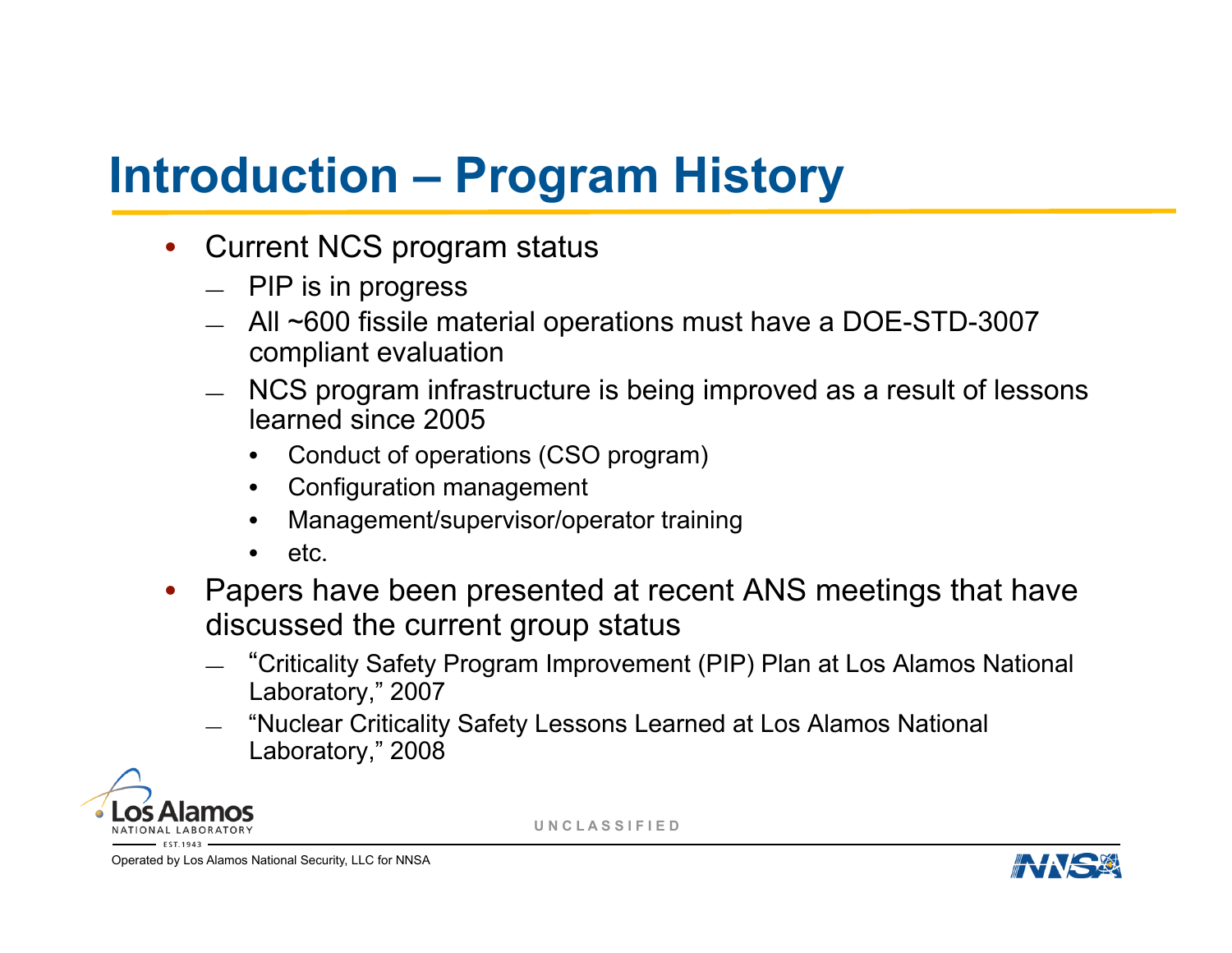## **Nuclear Facilities at LANL**

#### ! **LANL Nuclear Facilities**

- Plutonium Facility 7 CSOs (~87%)
- Chemistry & Metallurgy Research (CMR) facility 3 CSOs (~8%)
- Nevada Test Site 1 CSO
	- Device Assembly Facility/Critical Experiment Facility  $(~3%)$
	- U1a Complex
- TA-35 NDA Measurement Laboratory (NDA Courses) 1 CSO (<1%)
- Waste Facilities  $-1$  CSO (<1%)
	- Radioactive Liquid Waste Treatment Facility
	- Waste Characterization and Repackaging Facility
	- Radioassay and Non-destructive Testing Facility
	- LLW storage
- On and Offsite Transportation of SNM 1 CSO (<1%)



**U N C L A S S I F I E D**

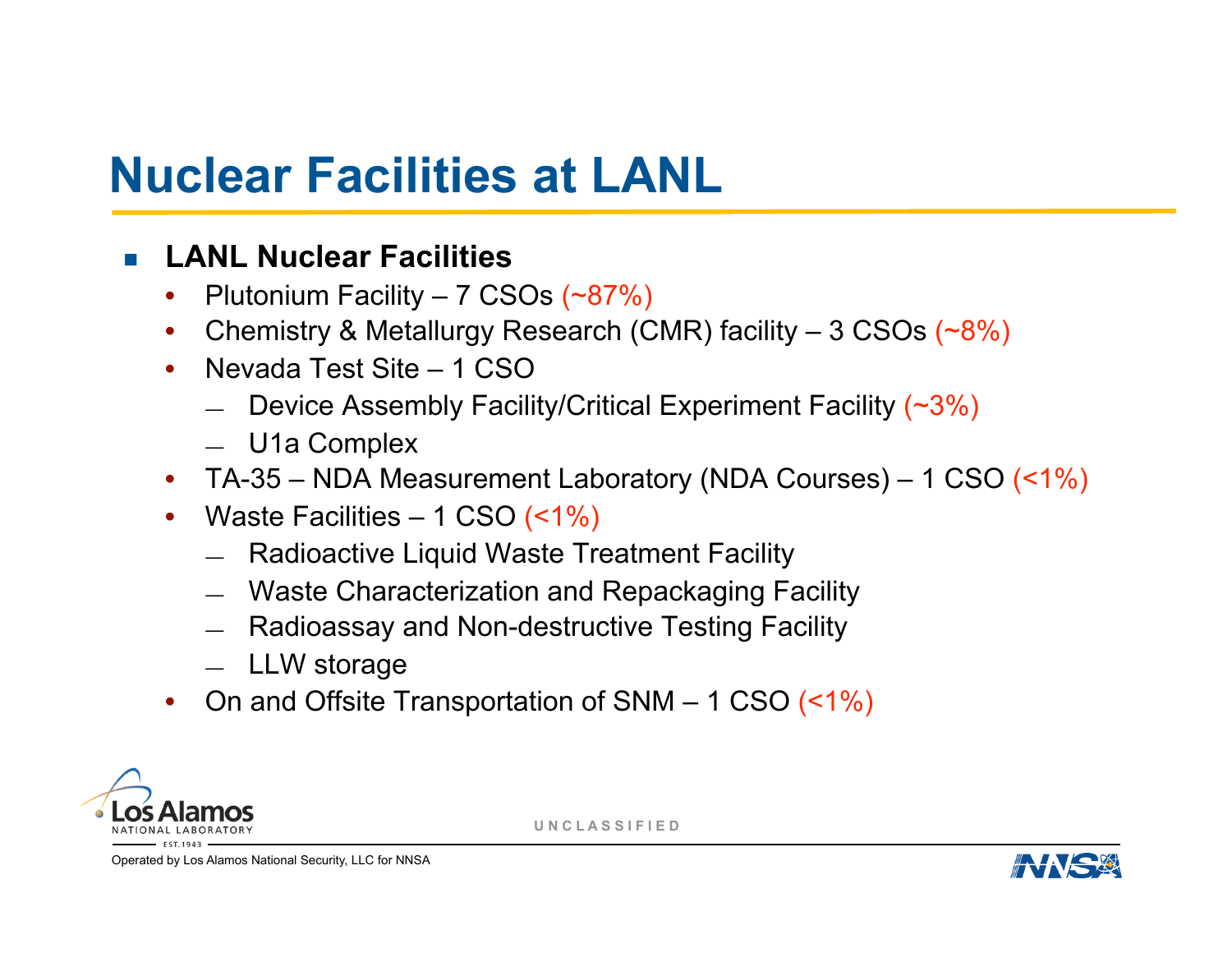#### ! **CSO Program Recent History**

- The CSO Role Was Very Informal in the Past (pre-2006)
	- Request evaluation support
	- Coordinate process walkdowns with NCS staff
	- Maintain implementing documentation
	- Positions not recognized as a formal job duty
		- Performed in their spare time
		- Usually assigned to newer staff members with minimal NCS experience
		- Inconsistent interactions depending upon the group CSO and the nature of their operations
- Has evolved to a much more formal program since 2006
	- Institutionally driven
	- Individual facilities are developing qualification programs
	- Job descriptions recognize the CSO duties



**U N C L A S S I F I E D** *Slide 7* 

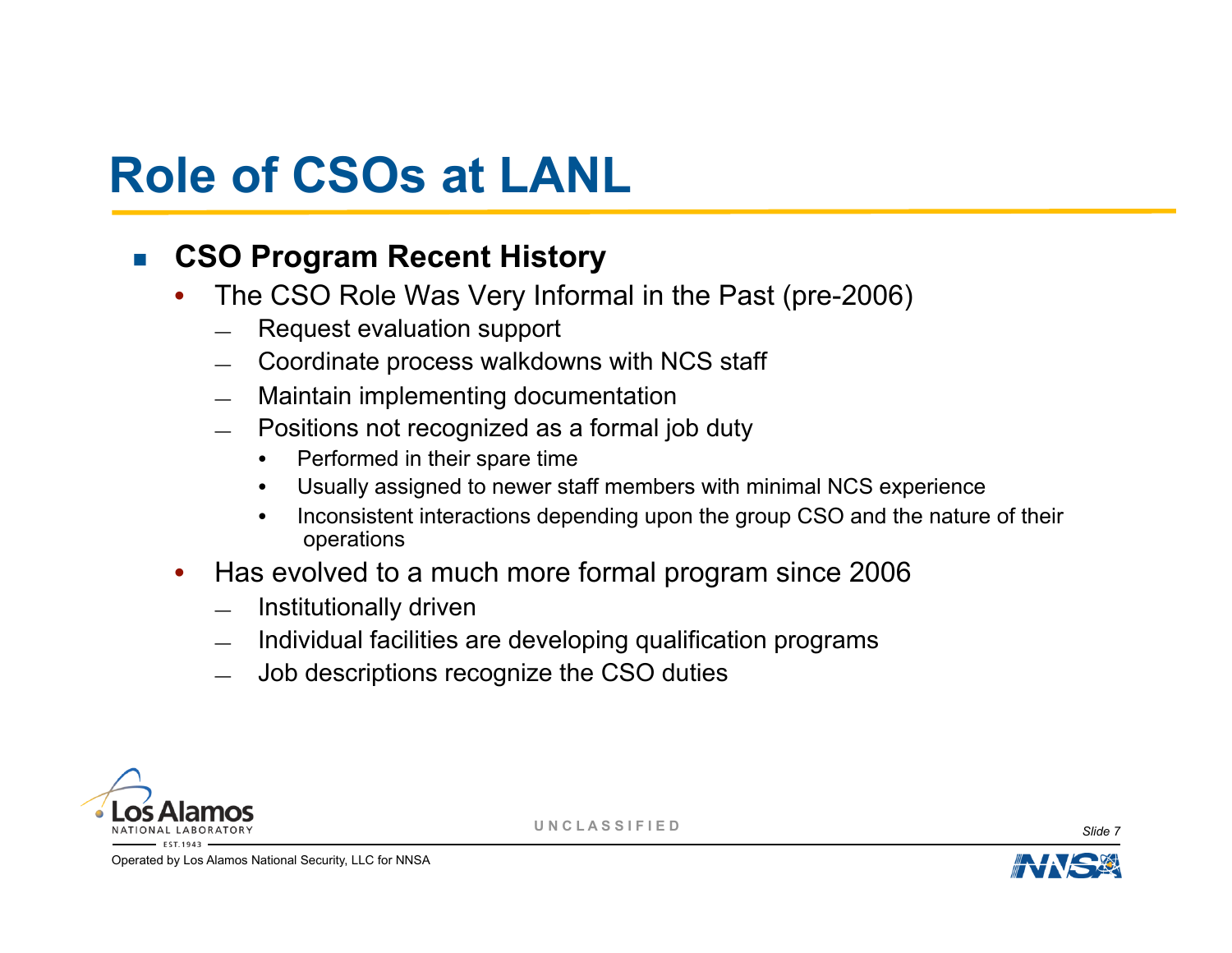- ! **Late 2005 LANL NCS program was formally implemented and formally defined the responsibilities of a CSO** 
	- Serve as the operating organization criticality safety administrator by maintaining, as appropriate
		- Criticality Safety Evaluation documents
		- Criticality Safety Limit Approval (CSLA) documents
		- Criticality safety postings
	- Coordinate all criticality safety work requests
	- Perform or participate in reviews of suspected criticality safety infractions
	- Perform or participate in periodic criticality safety assessments of all the significant quantity fissile material operations



**U N C L A S S I F I E D**

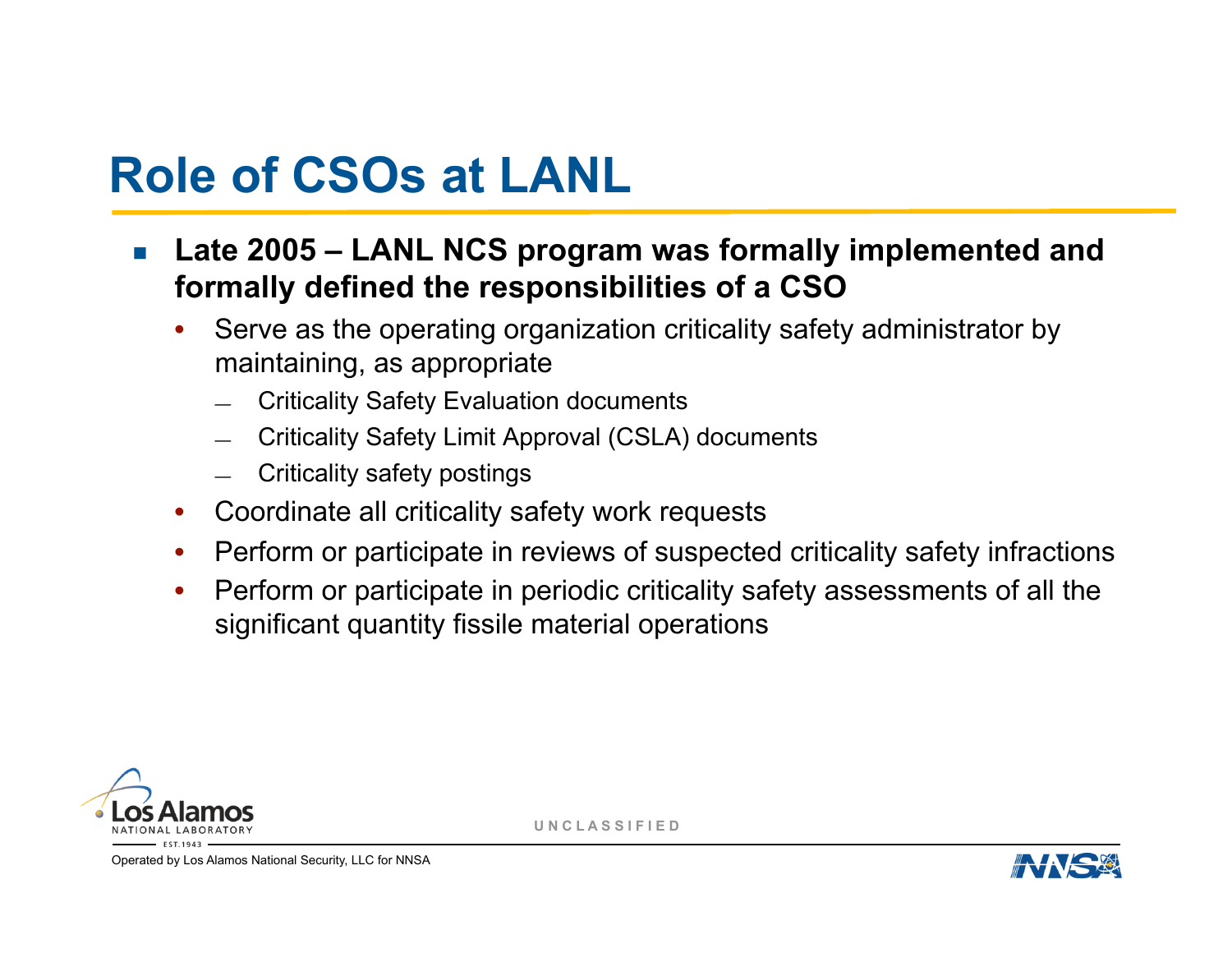#### ! **Current Issues**

- NCS program not well implemented across the laboratory
	- Some CSOs are not aware of their responsibilities
	- People chosen are typically new to their organization
	- Typically perform the CSO duties in their spare time, i.e., not yet part of their formal duties

#### ■ CSO Qualification Program Established for PF-4

- Formalized the CSO position
	- Position duties were made consistent with the CSO responsibilities required by the LANL NCS program
	- Qualification standard identifies the training and qualification requirements to support PF-4 groups
	- CSO position valid for two years
	- Refresher training required to maintain the position



**U N C L A S S I F I E D** *Slide 9* 

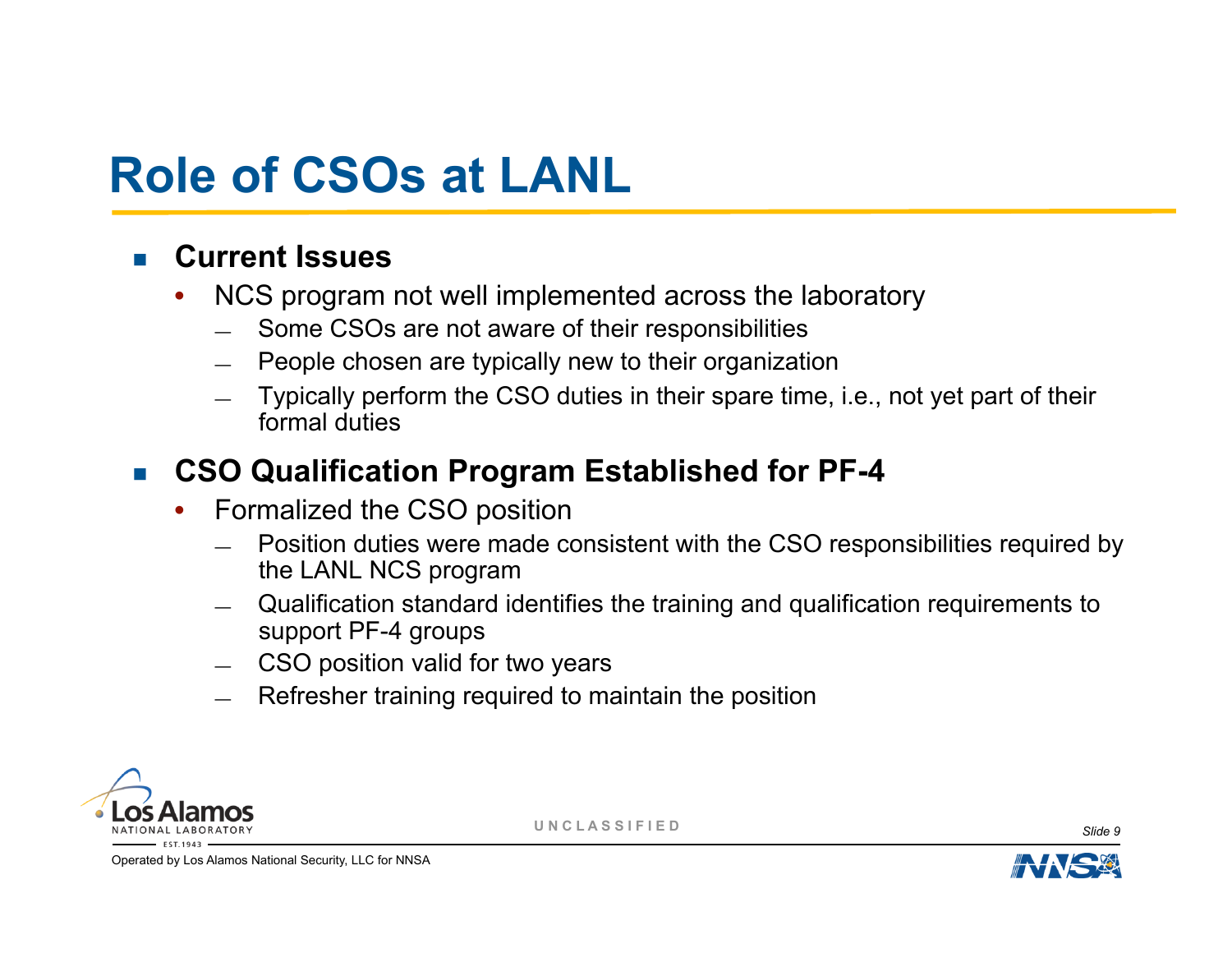### ■ CSO positions formalized at other facilities

- No formal qualification at the other facilities
	- Currently being considered
- CSO duties are commensurate with the facility NCS risk
	- Single CSO can support multiple facilities/groups (waste facilities)
		- $\rightarrow$  Operations change infrequently
		- – Operating limits are outside of operator control



**U N C L A S S I F I E D** *Slide 10* 

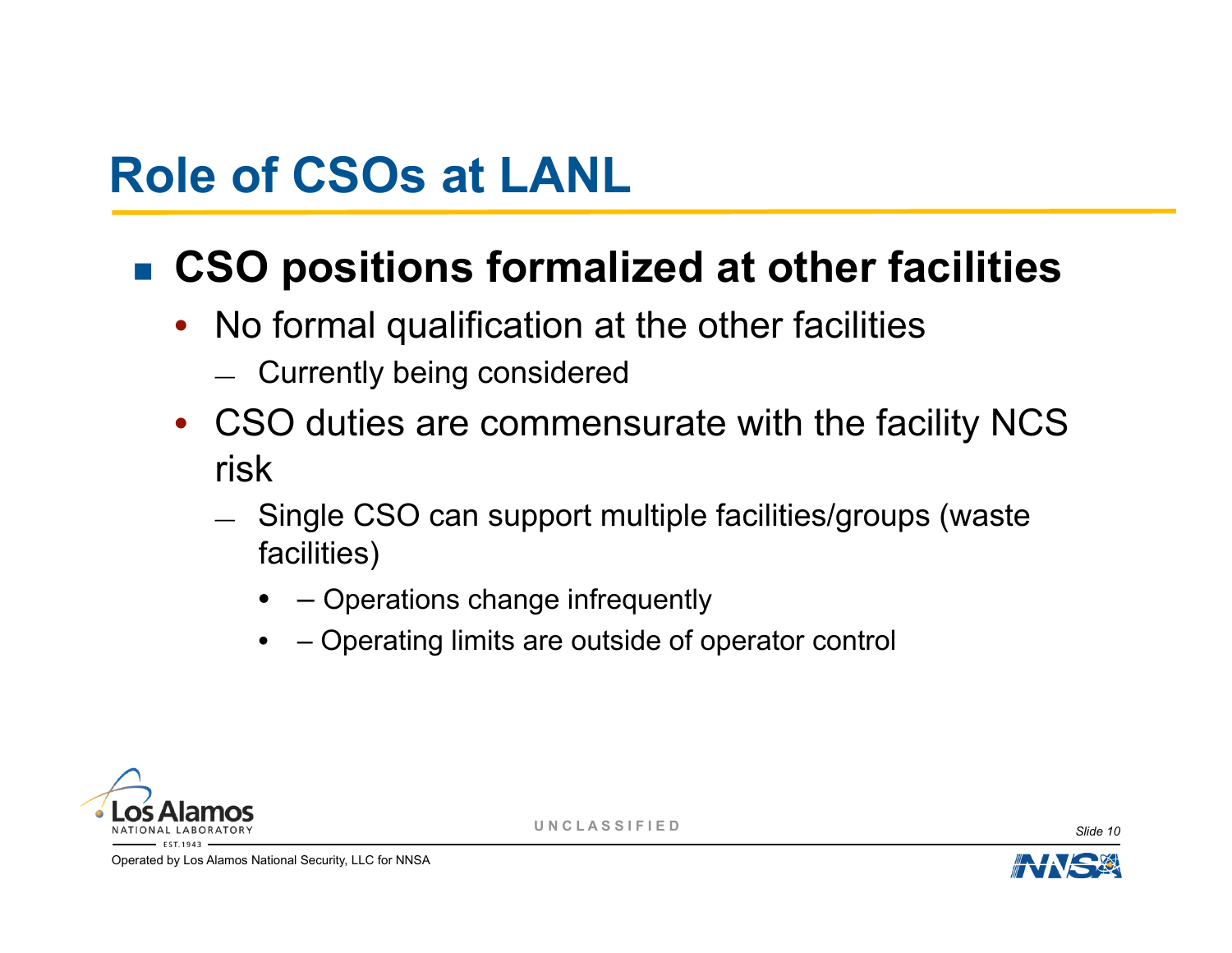### **Future Plans**

! **Qualification program at all facilities** 

### ! **More NCS training for CSOs**

- Classroom training
- Critical experiments
- More one-on-one interactions with NCS staff
- Work as an augmented staff member of the NCS group
- **EXED III Criticality safety group will manage facility documentation using a state-of-the-art database**



**U N C L A S S I F I E D** *Slide 11*